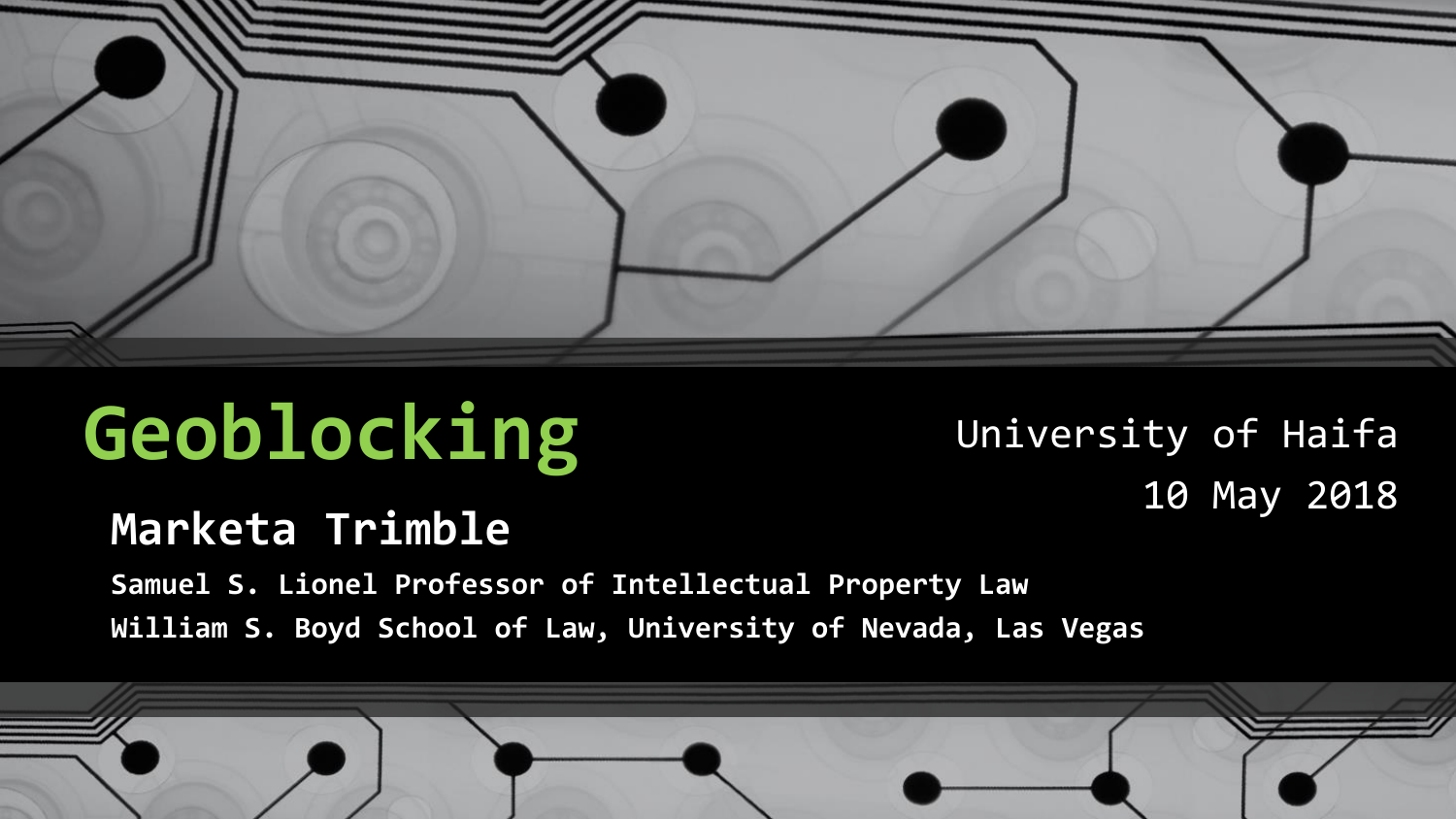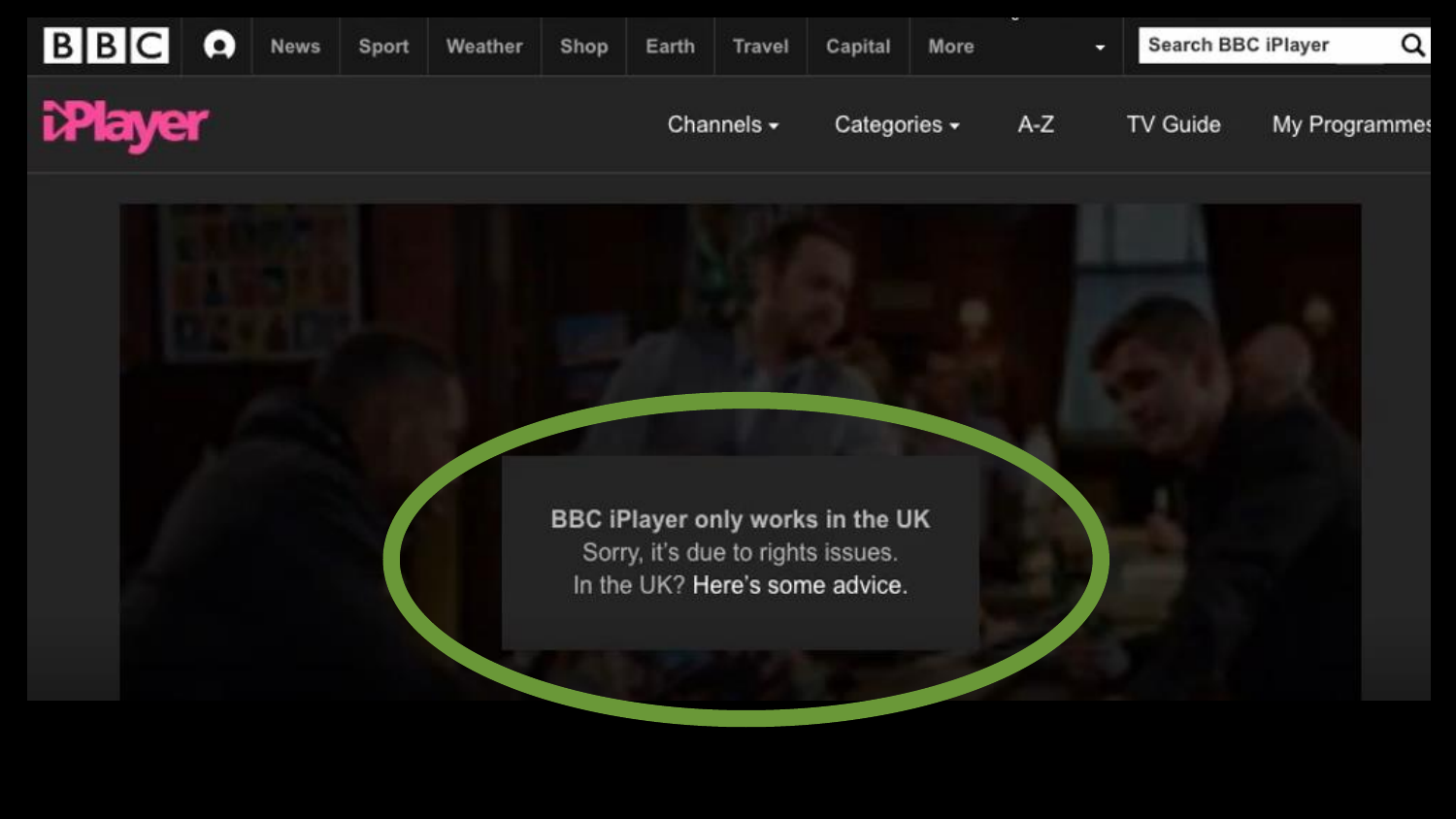**1. Geolocation, Geoblocking,** 

**and the Territorialization of the Internet**

**2. Mandated Versus Voluntary Geoblocking**

**3. Legality of Geoblocking**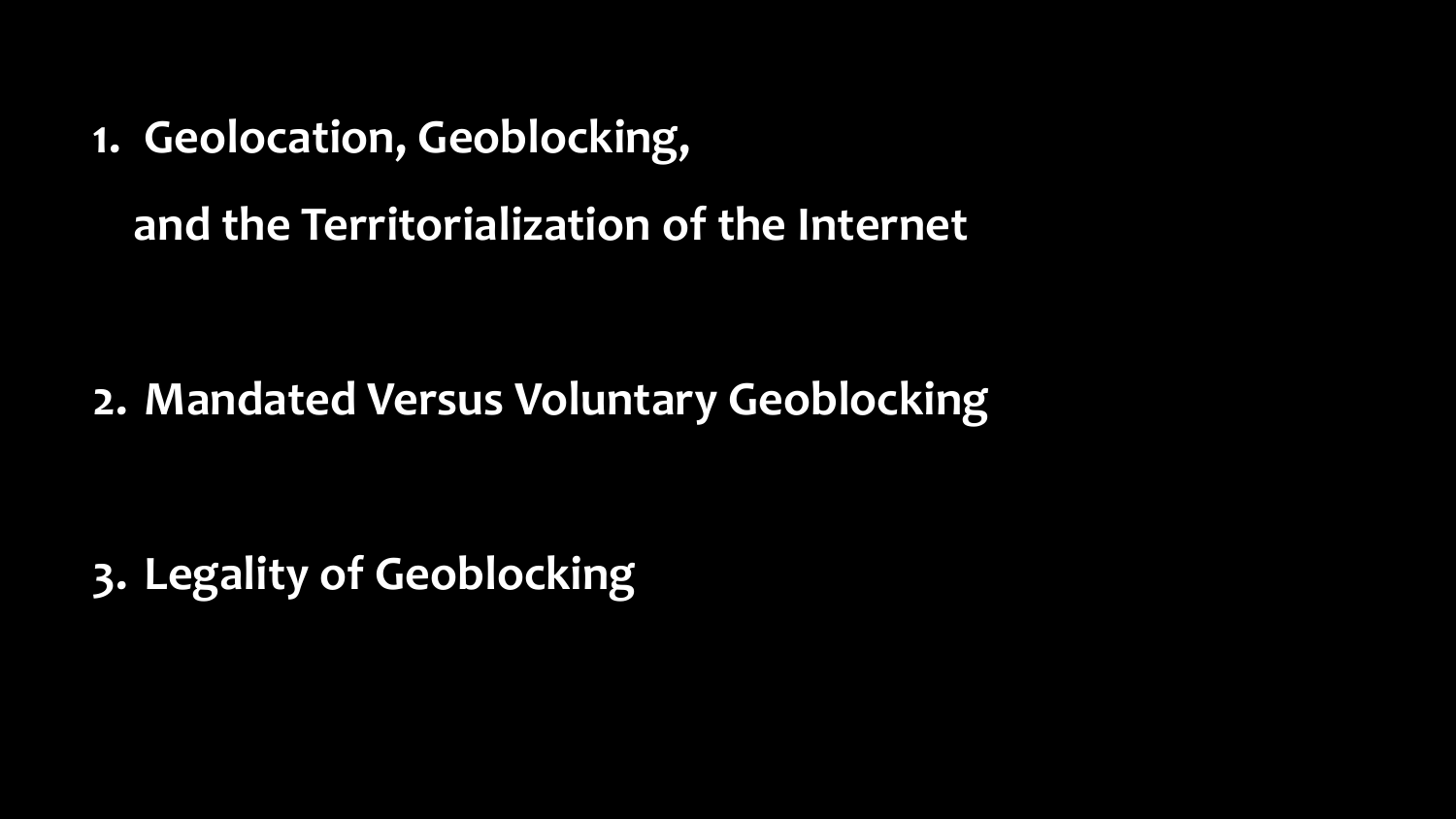**1. Geolocation, Geoblocking, and the Territorialization of the Internet**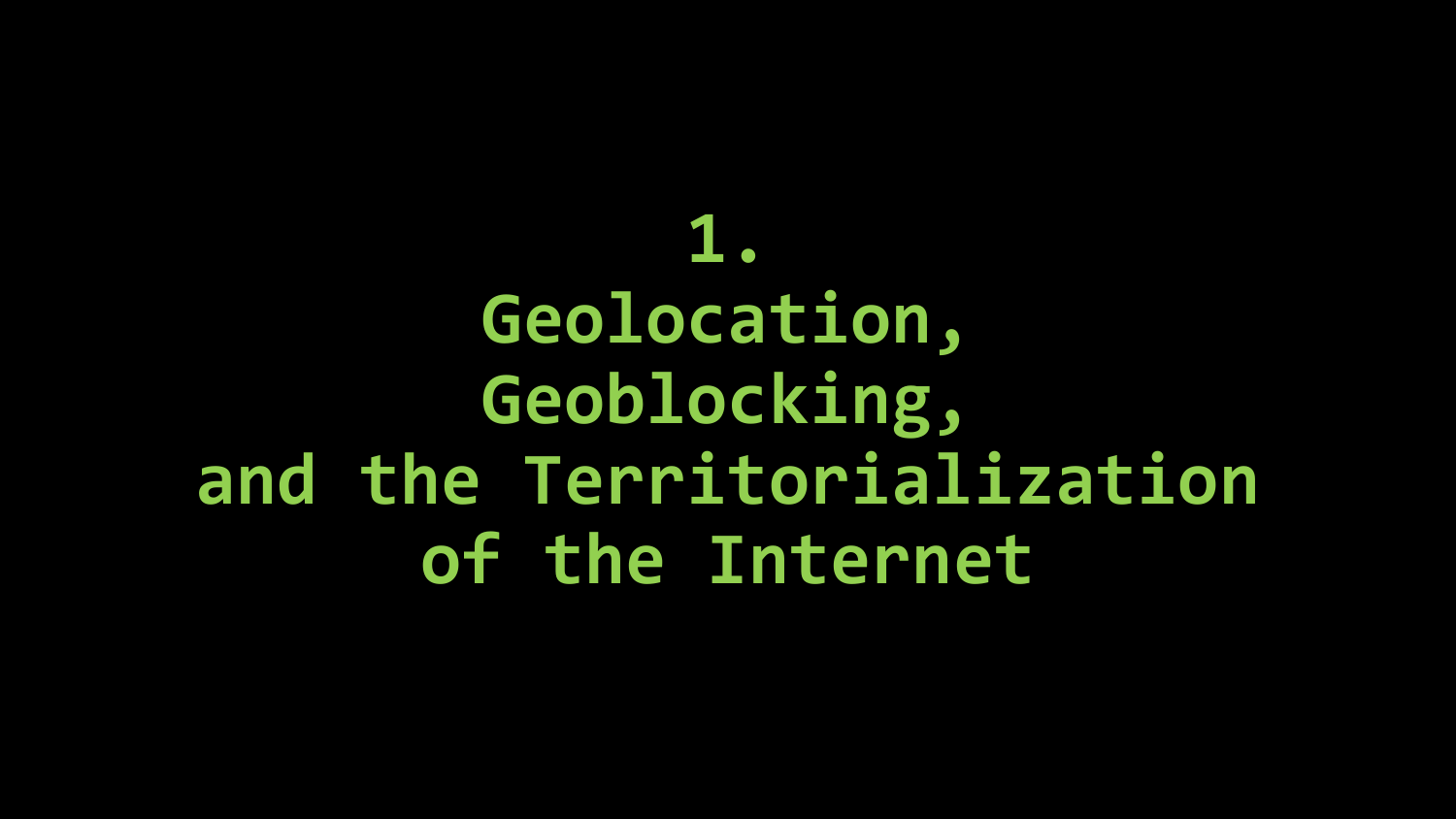### **Geolocation**

- **A mechanism to determine the physical location of an actor**
- **Used early on in advertising, security**
- **Possibility to tailor content based on the user's physical location**
- **Based on IP addresses, or on a combination of information (including, e.g., wifi signals and GPS)**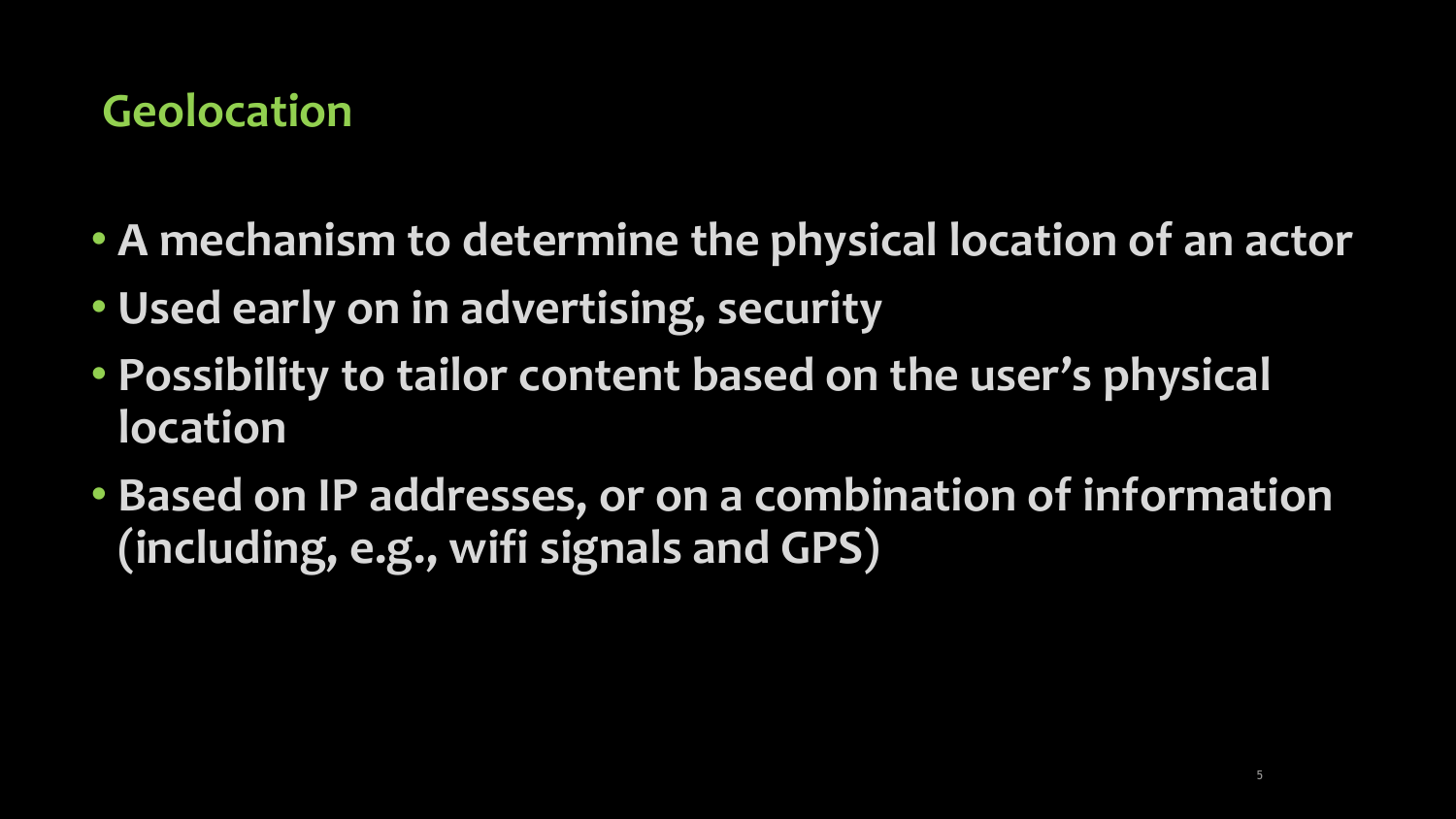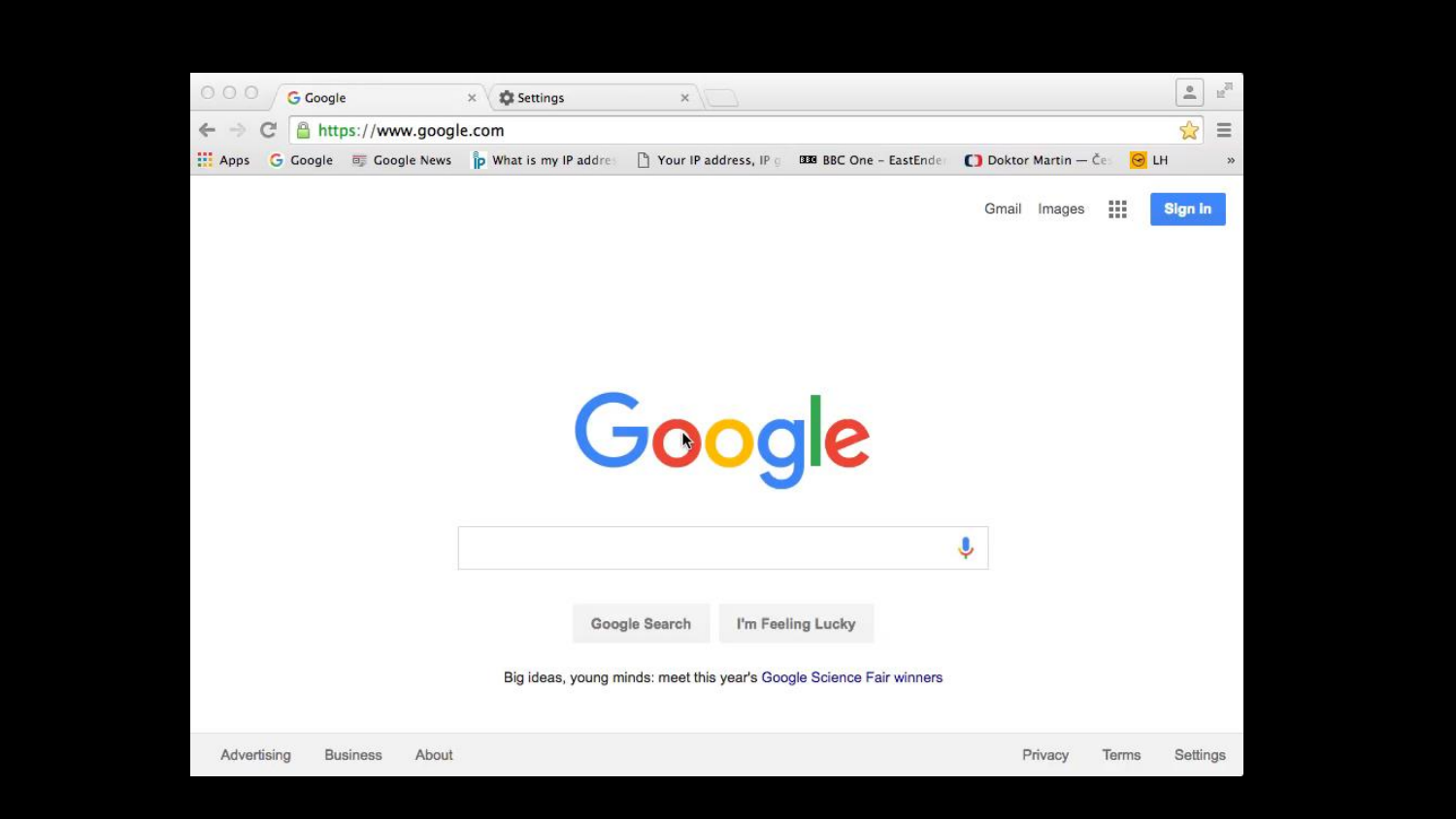#### **Geolocation**

**Geolocation (determination of a user's physical location)**

- **v. Identification of a user's internet connection**
	- **Dynamically v. statically assigned IP addresses**
	- **IPv4 v. IPv6 protocol**
- **v. Identification of a user's device**
	- **MAC address**
	- **Computer fingerprinting (e.g., EFF tool)**

**v. Attribution (linking particular acts on the Internet to a particular user)**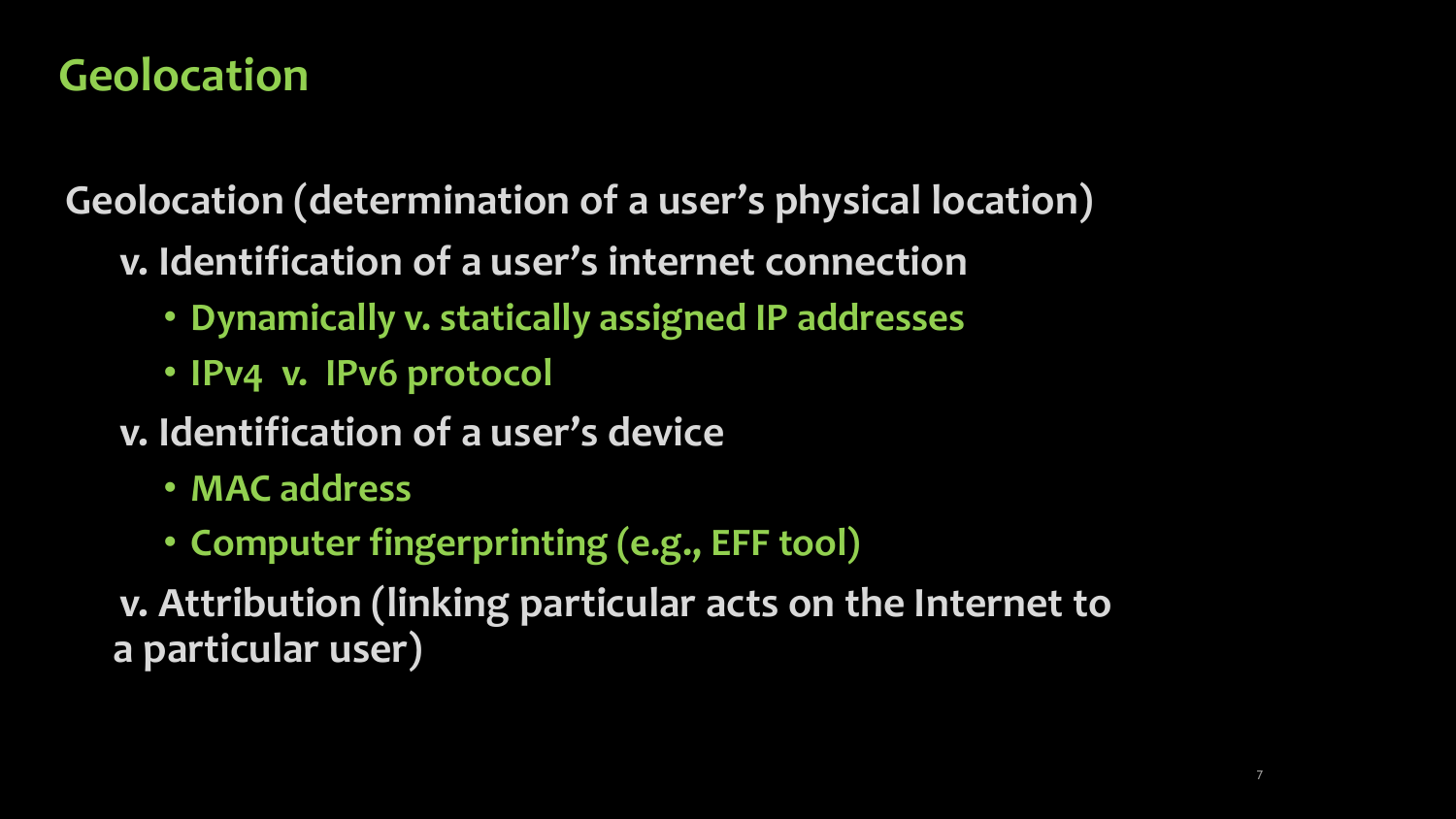## **Geoblocking**

• **Restriction of access to content on the internet based on user's location** (1) Geolocation

- (2) Geoblocking
- **Adoption of geoblocking by the private sector**
	- Market partitioning
	- Security
	- Compliance with territorially-defined contractual obligations

• **The use of geoblocking for regulation and for the enforcement of laws**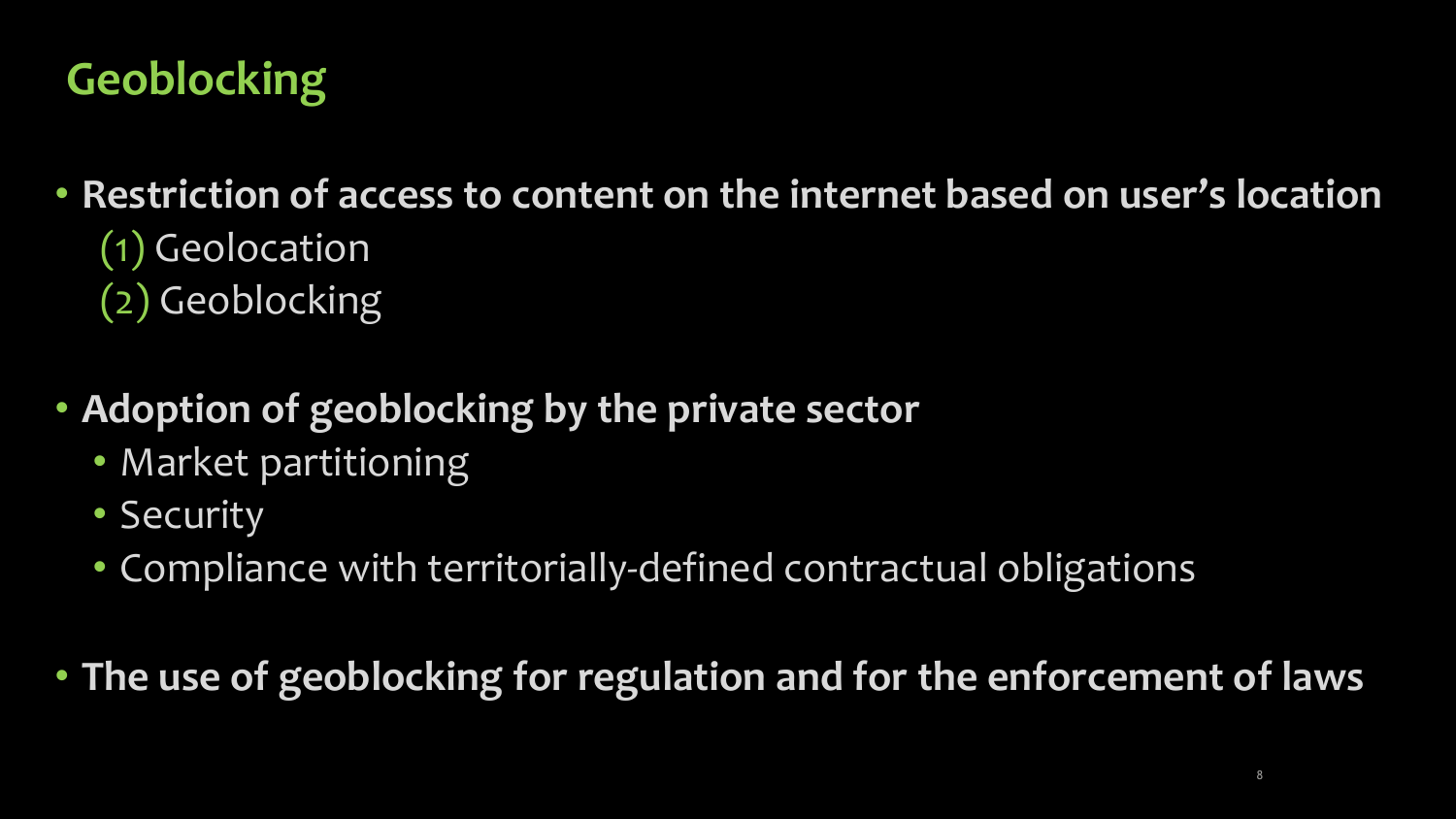## **Circumvention of Geolocation/Geoblocking**

- **Technological tools allow to change the IP address to appear as if the user were physically located elsewhere**
- **Newer technological tools may change not only the IP address of the user but also other information that can be used to identify the physical location of the user**
- **Uses:**
	- **To evade geoblocking and access information that is inaccessible because of a user's location**
	- **To protect privacy**
	- **To secure free speech**
	- **To test the networks**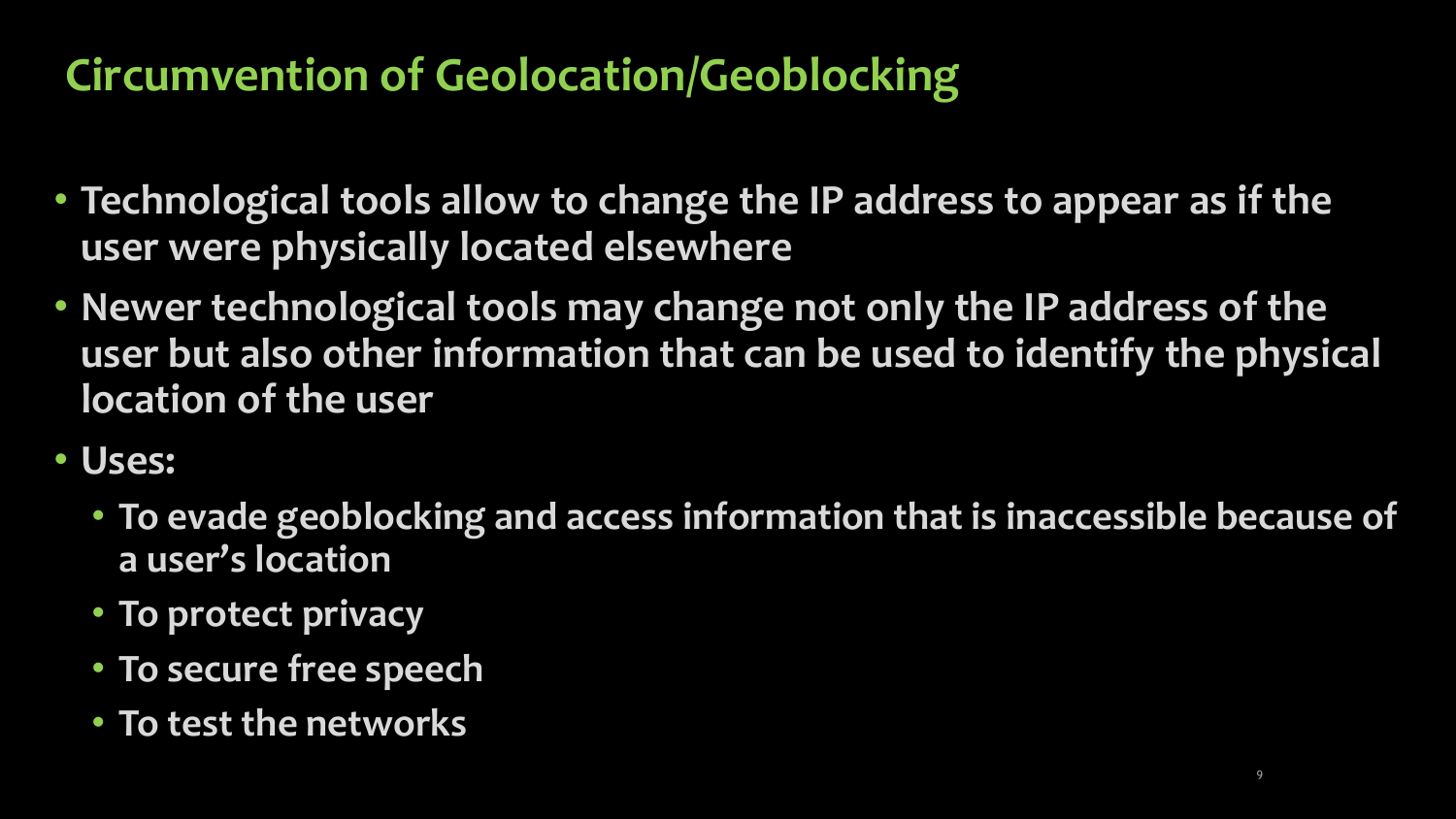#### **The Original, "De-Territorialized" Internet**

- **The internet was conceived as a distributed network, indifferent to geographical boundaries.**
- **Users expect no boundaries and a free flow of content on the internet.**

#### **The Territorialization of the Internet**

• **The internet has been and is undergoing a process of territorialization, in which the internet is increasingly being linked to physical geography.**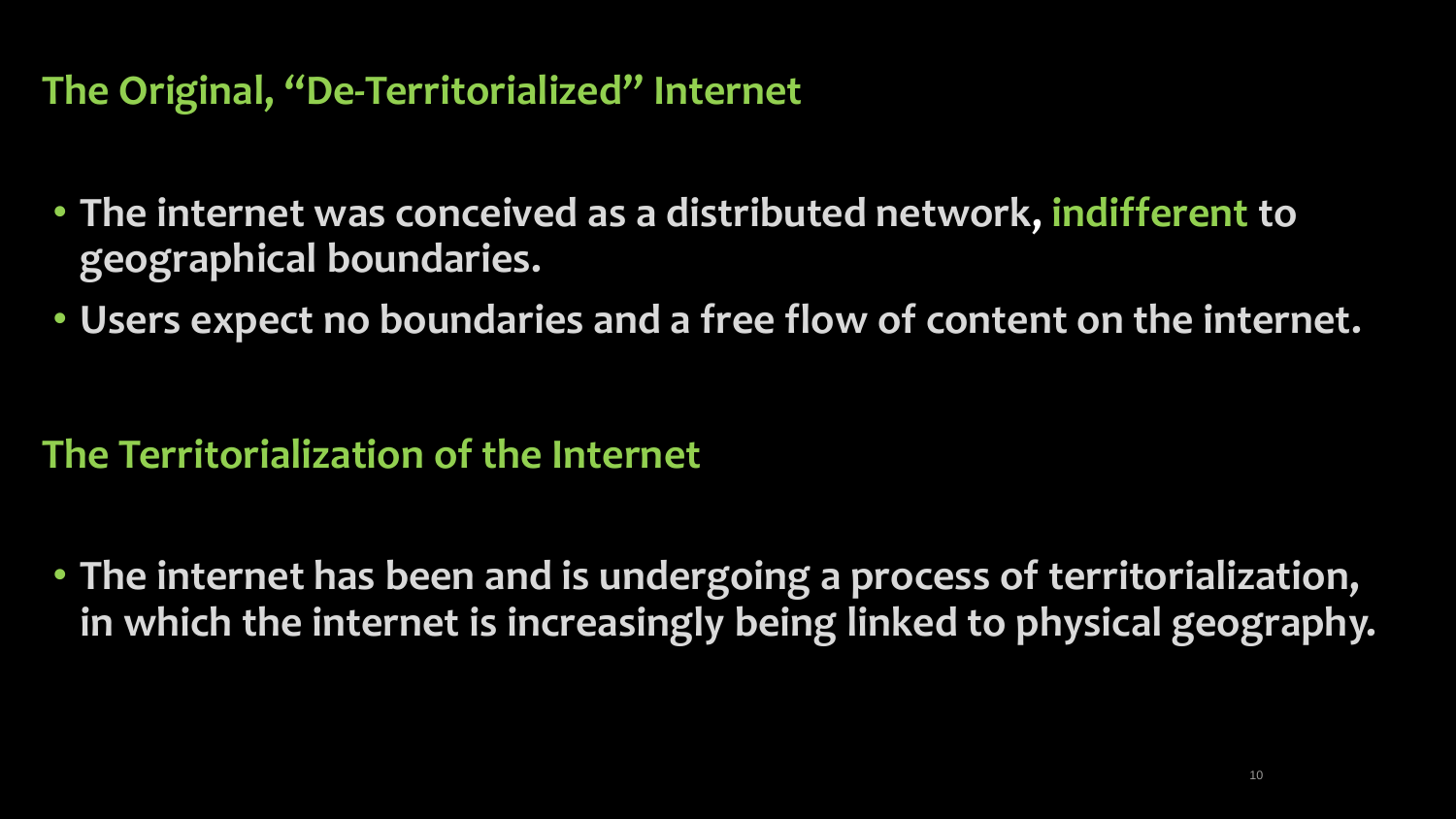#### **The Territorialization of the Internet**

**A number of developments suggest a territorialization trend on the internet:**

- o **The increasing use of geolocation to deliver location-based content that is tailored to a user's physical location**
- o **The popularity among users of location-based services**
- o **The increasing use of geoblocking to limit the access of users to content, based on a user's physical location**
- o **Attempts by some governments to partition off their national space on the internet**
- o **The territorialization of the internet domain name system**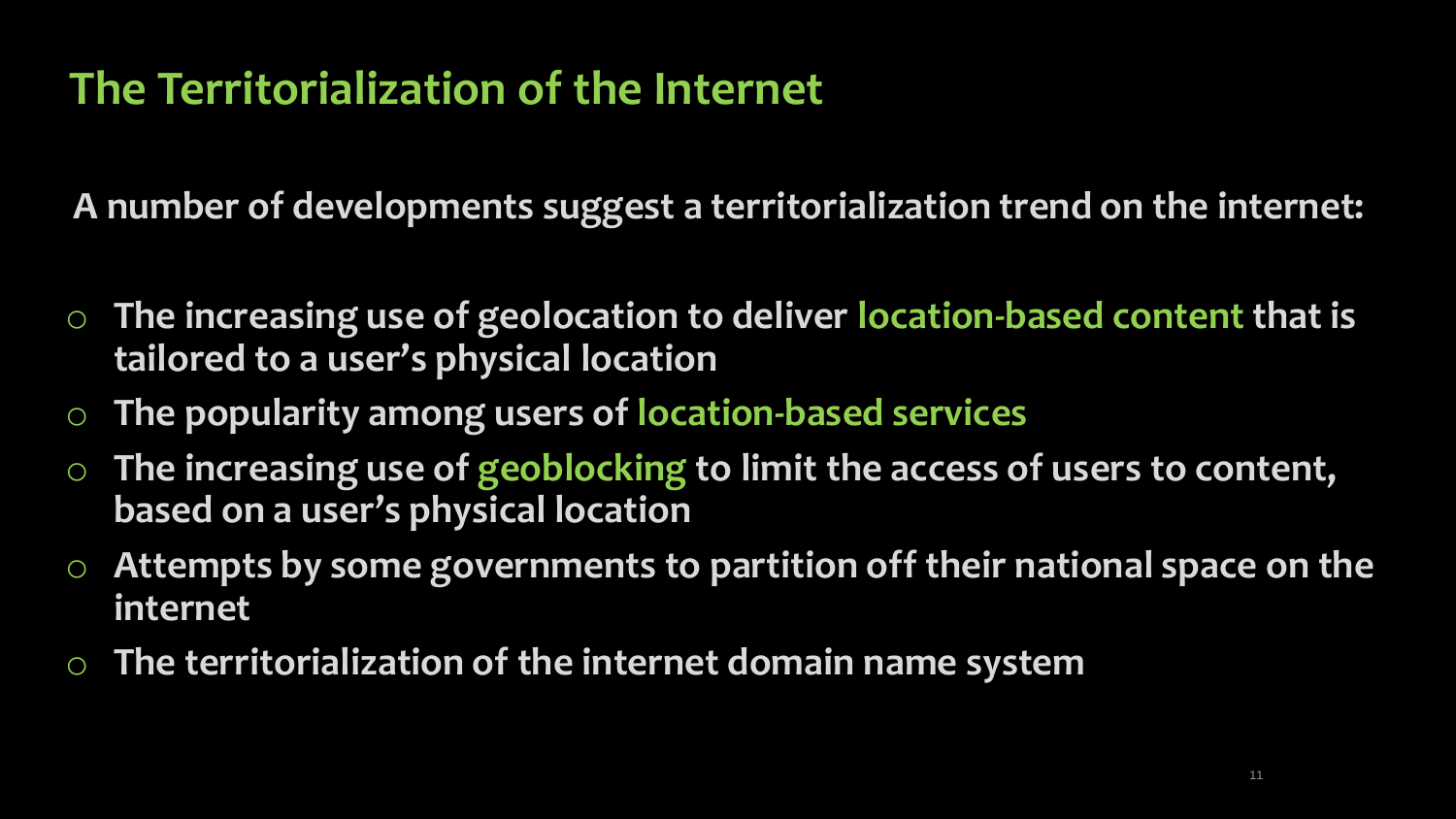#### **The Territorialization of the Internet**

- **The process has been propelled partly by the territorial perception of sovereignty, the entrenched legislative and judicial approaches to solving territorially distributed problems, and by actual ability of countries to enforce their national laws and decisions of their courts and institutions.**
- **But other factors have also contributed to the territorialization.**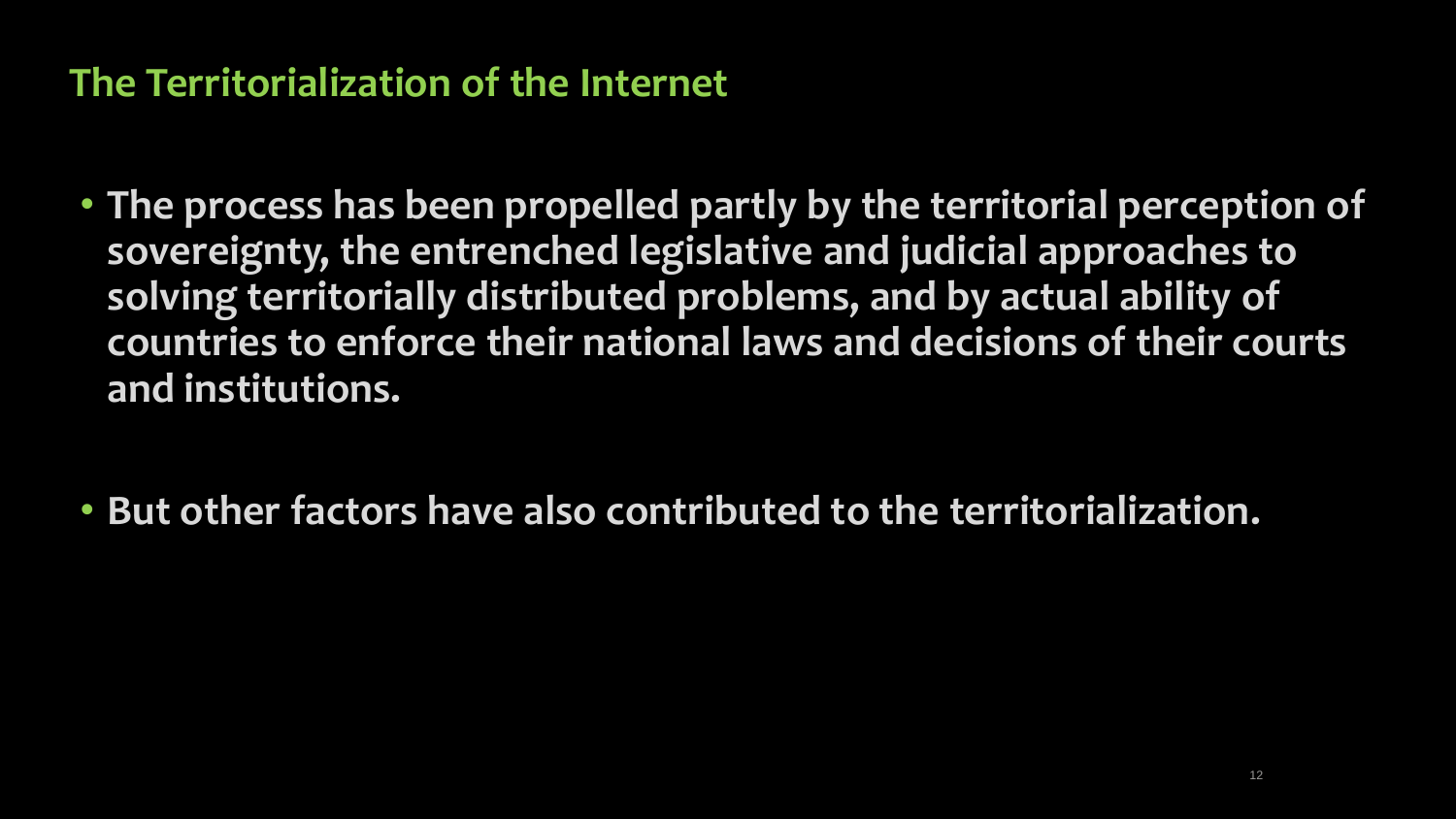## **2. Mandated versus Voluntary Geoblocking**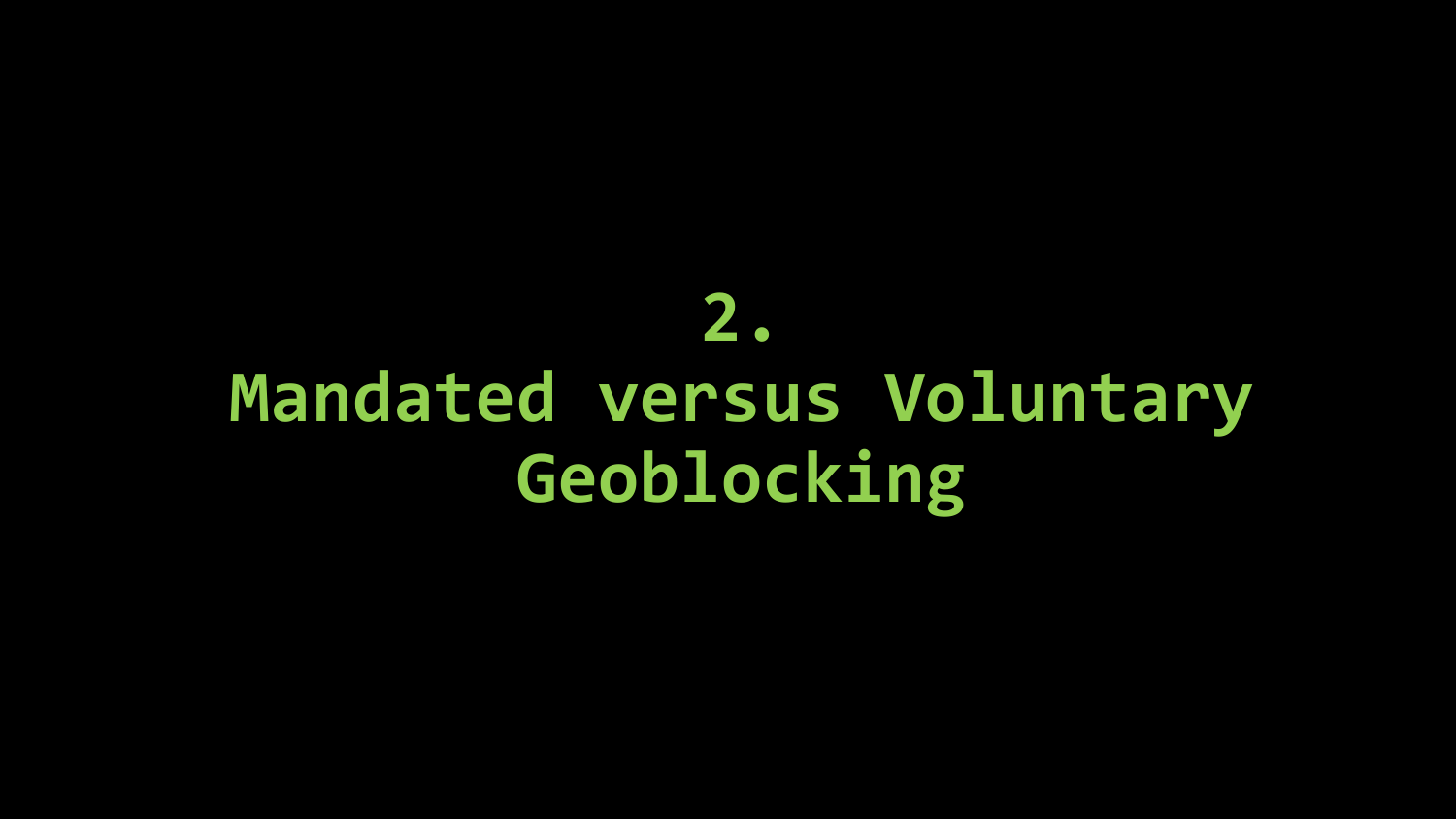### **Geoblocking Mandated by Law**

- **Legislation mandating the use of geoblocking**
	- E.g., regulation of online gambling
- **Judicial recognition of effects of geoblocking**
	- E.g., limitation of personal jurisdiction
- **Administrative agency reliance on geoblocking**
	- E.g., the right to be forgotten decisions in the European Union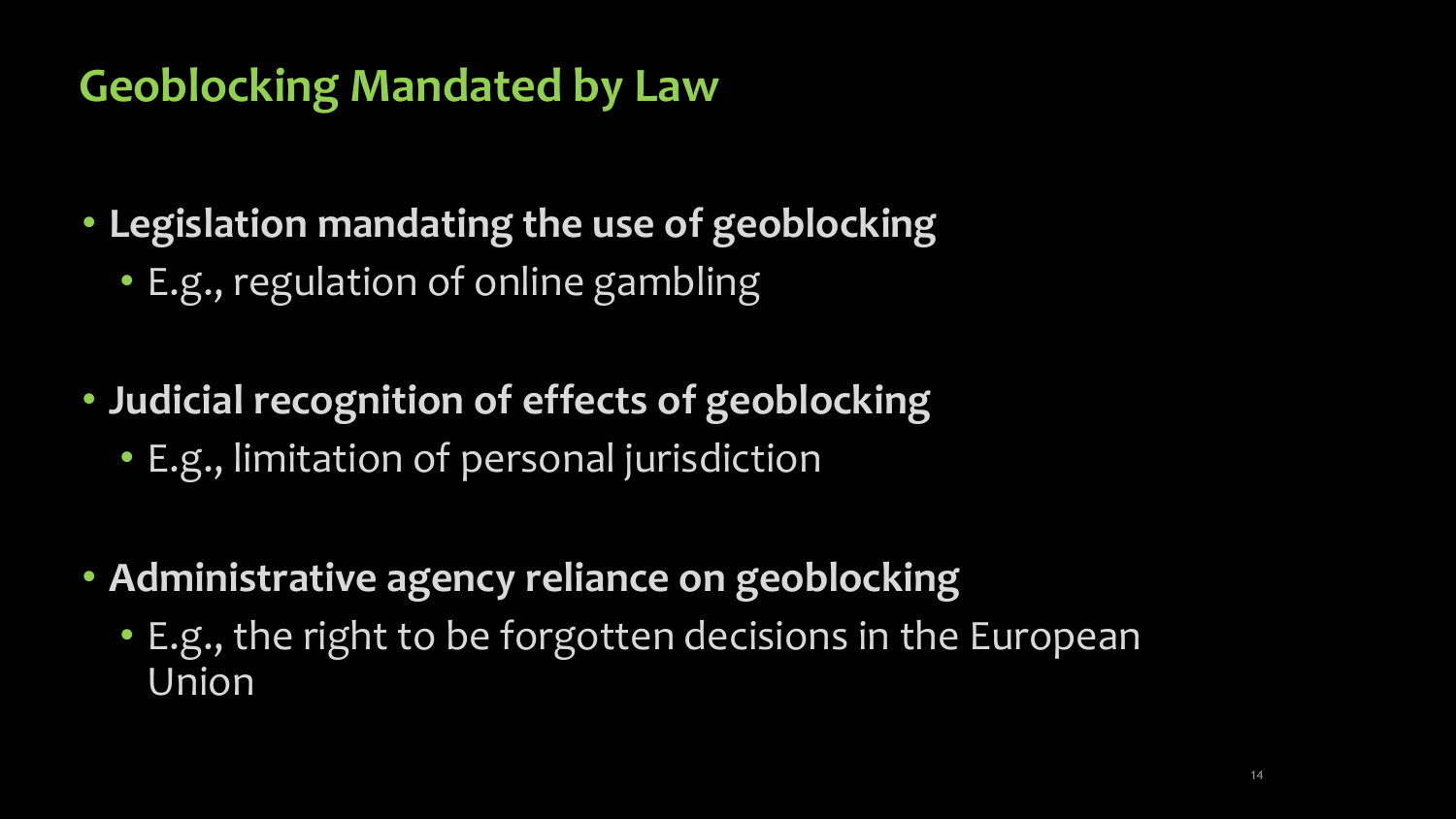## **Geoblocking and Clashes of Sovereignty**

- **Instances where content legally accessible in one country but not in the other**
- **Examples:**
	- **Injunctions on the internet**
		- Equustek Solutions Inc. v. Google Inc., 2017 SCC 34 (Supreme Court of Canada, 2017)
		- Google v. Equustek, NDCA, 5:17-cv-04207-NC
	- **Territorially-limited copyright licenses**
		- Spanski Enterprises, Inc. v. Telewizja Polska, S.A., D.D.C., 1:12-cv-00957-TSC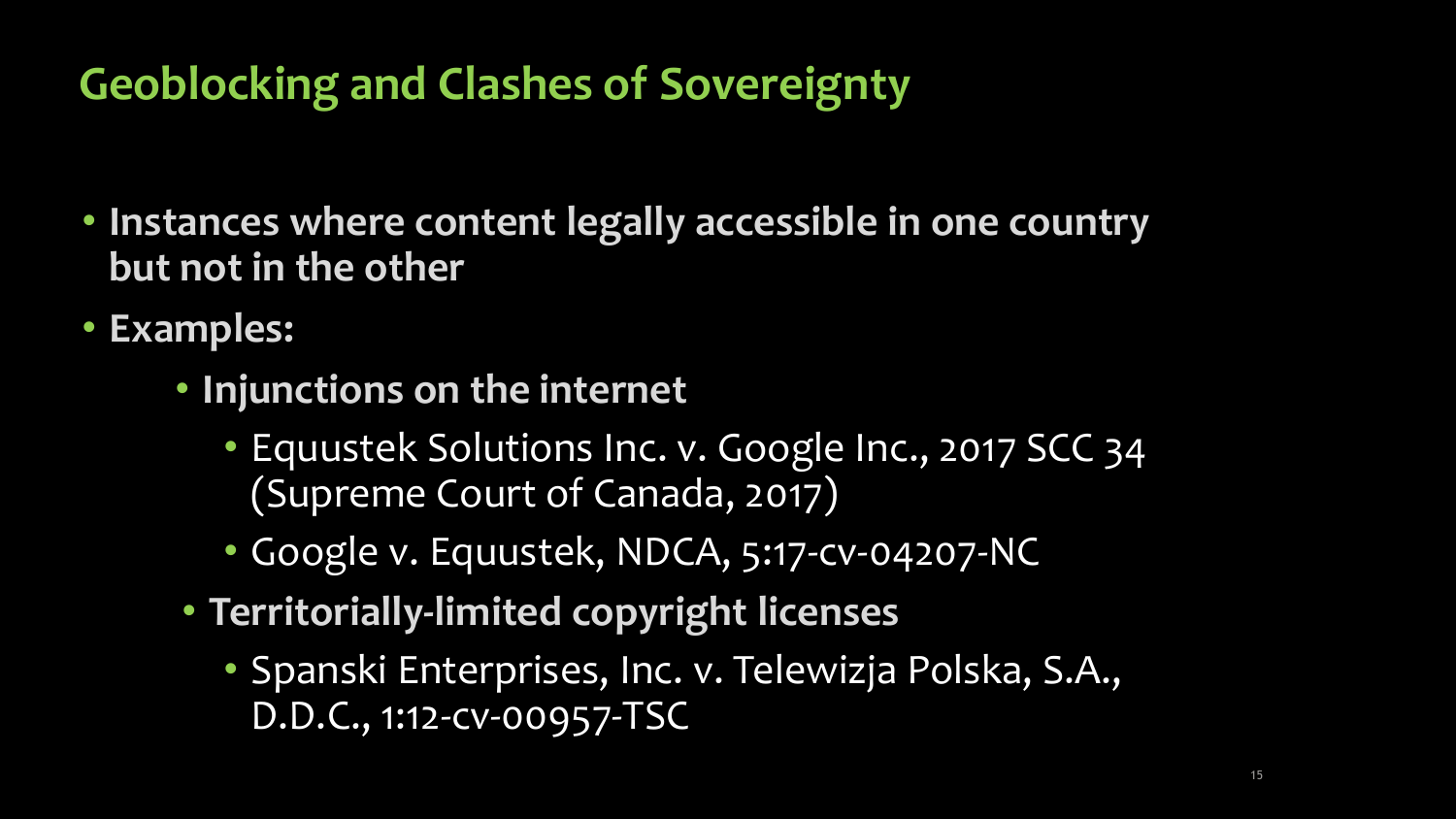### **Voluntary Geoblocking (Not Mandated by Law)**

- **Instances in which geoblocking is used although there is no legal obligation that necessitates the limitation of access to the work based on user's physical location**
	- E.g., a copyright licensee geoblocks notwithstanding the fact that it holds a global license to the content.
- **Geoblocking used to**
	- **Limit access to information, and/or**
	- **Territorially partition the markets.**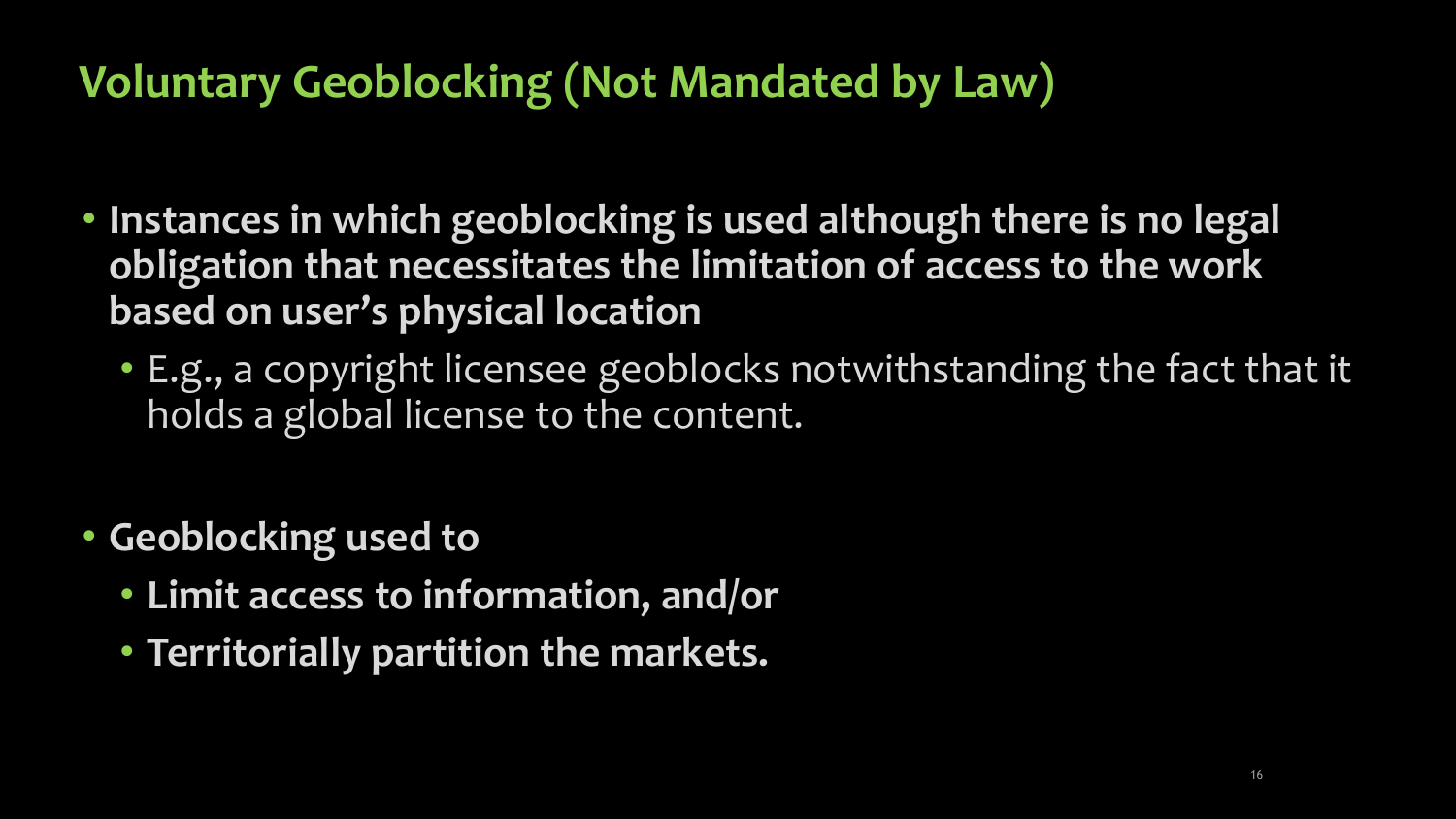## **3. Legality of Geoblocking**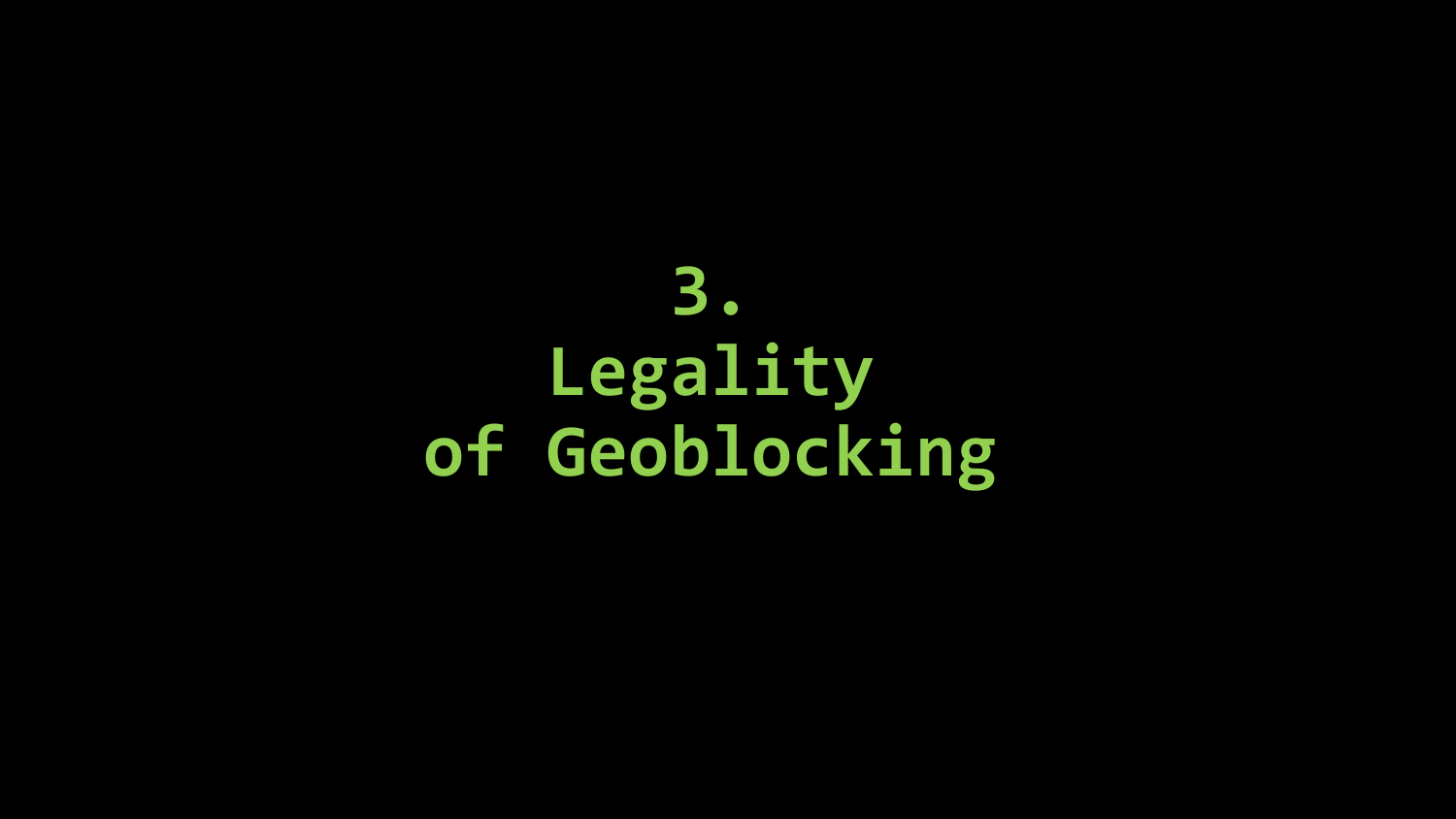## **Legality of Mandatory Geoblocking**

- **Int'l: WTO/GATT rules**
- **US: Dormant Commerce Clause**
	- **Litigation concerning state-law copyright in pre-1972 sound recordings in Flo & Eddie, Inc. v. Sirius XM Radio, Inc. (New York, California, and Florida)**
	- **Direct Marketing Ass'n v. Brohl, 814 F.3d 1129 (10th Cir. 2016),** *cert. denied* **(state online sales tax)**
- **EU: EU digital single market**
	- **Cross-Border Portability Regulation (EU) 2017/1128**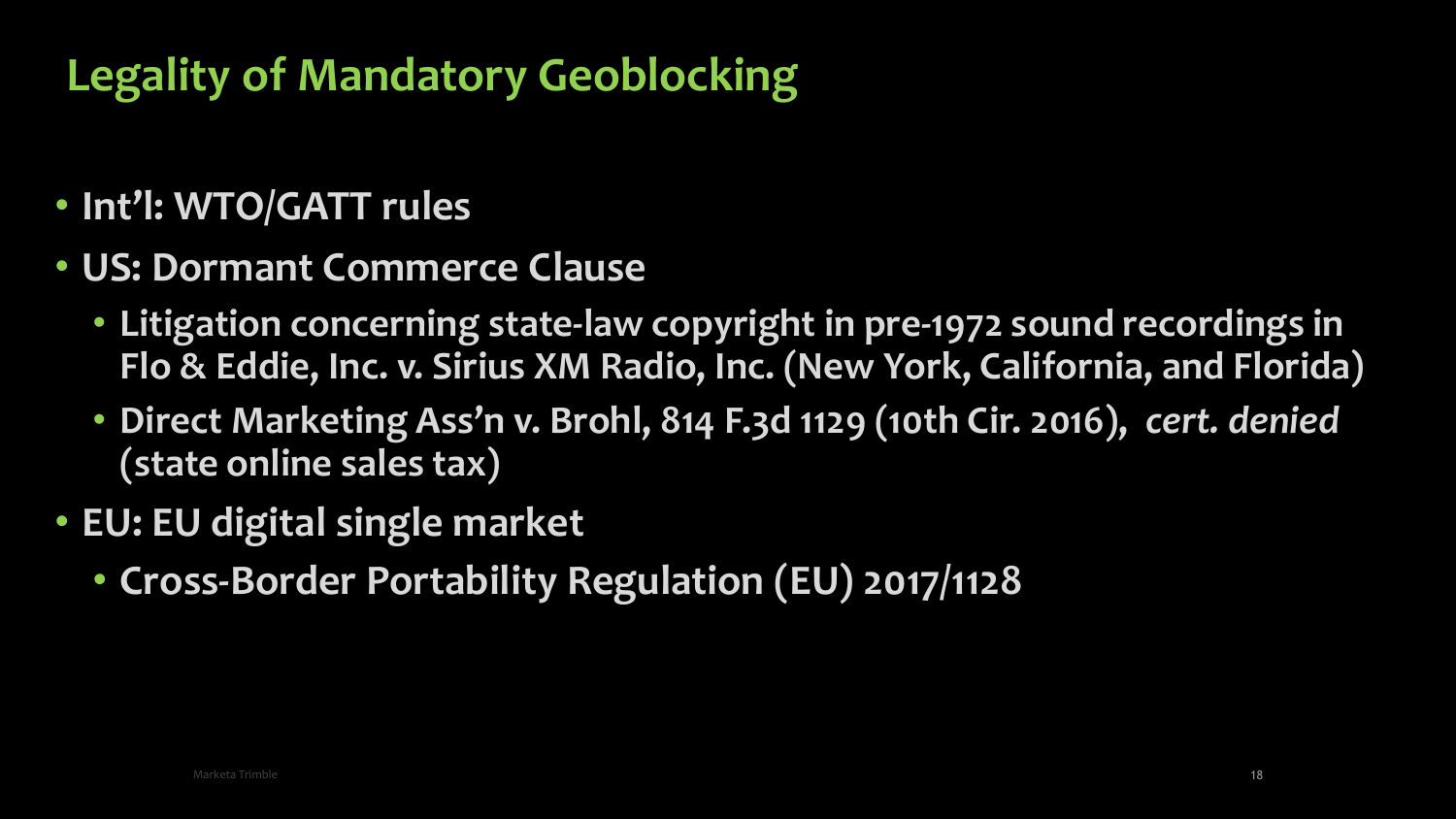#### **Legality of Voluntary Geoblocking I**

- **EU: EU digital single market**
	- **Cross-Border Portability Regulation (EU) 2017/1128**
	- **Regulation (EU) 2018/302 of the European Parliament and of the Council of 28 February 2018 on addressing unjustified geo-blocking and other forms of discrimination based on consumers' nationality, place of residence or place of establishment within the internal market**
- **Competition law**
	- **EU: passive sales exception**
	- **Commission Decision of 26 July 2016 relating to a proceeding under Article 101 of the Treaty on the Functioning of the European Union and Article 53 of the EEA Agreement (Case AT.40023 – Cross-border access to pay-TV), C(2016) 4740 final**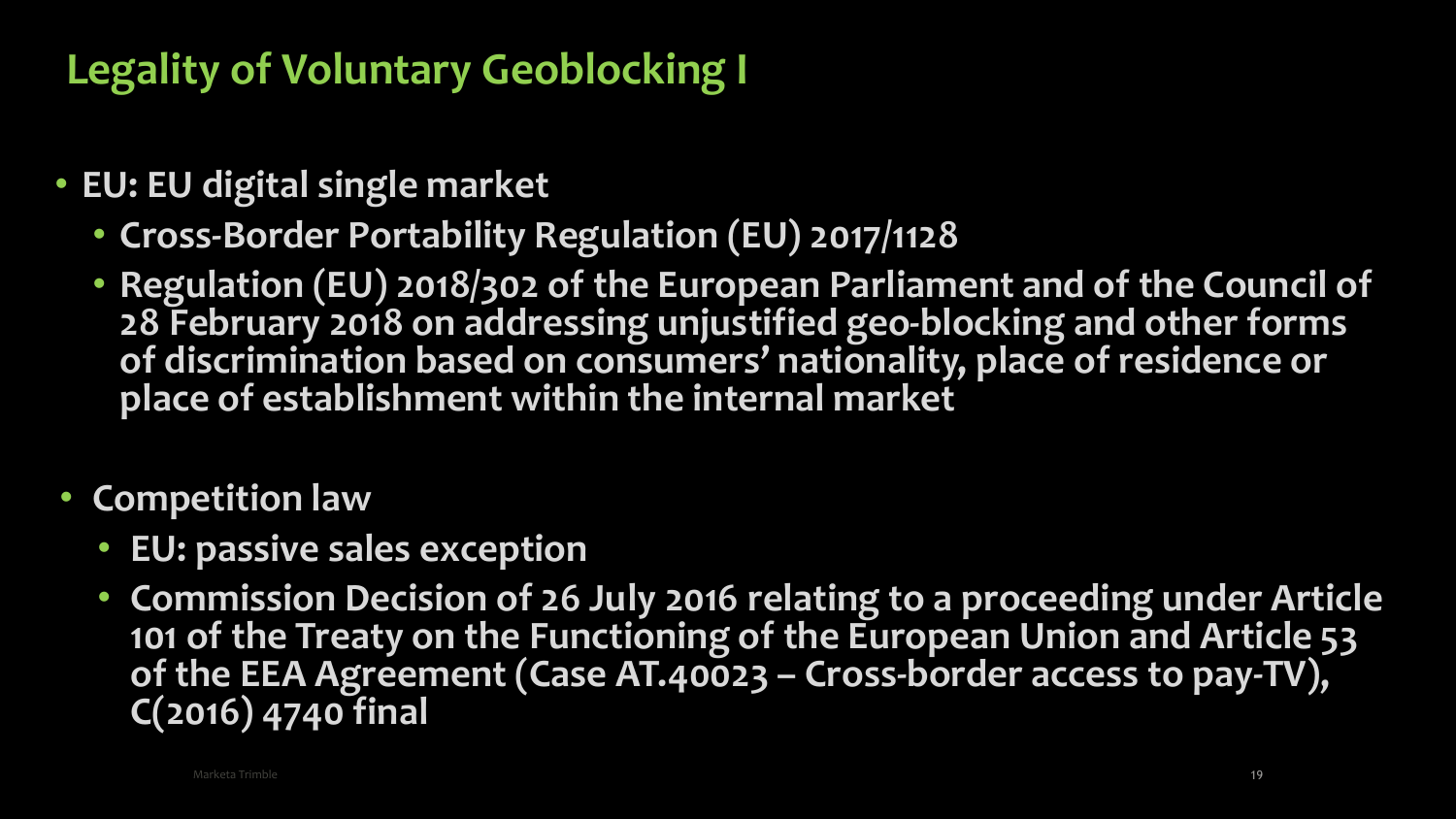## **Legality of Voluntary Geoblocking II**

- **Once content is made to the public online, may access to it be limited based on users' physical location, absent a legal obligation to limit access in such way?**
- **Legitimacy of limitations of access to information**
- **Legitimacy of market partitioning**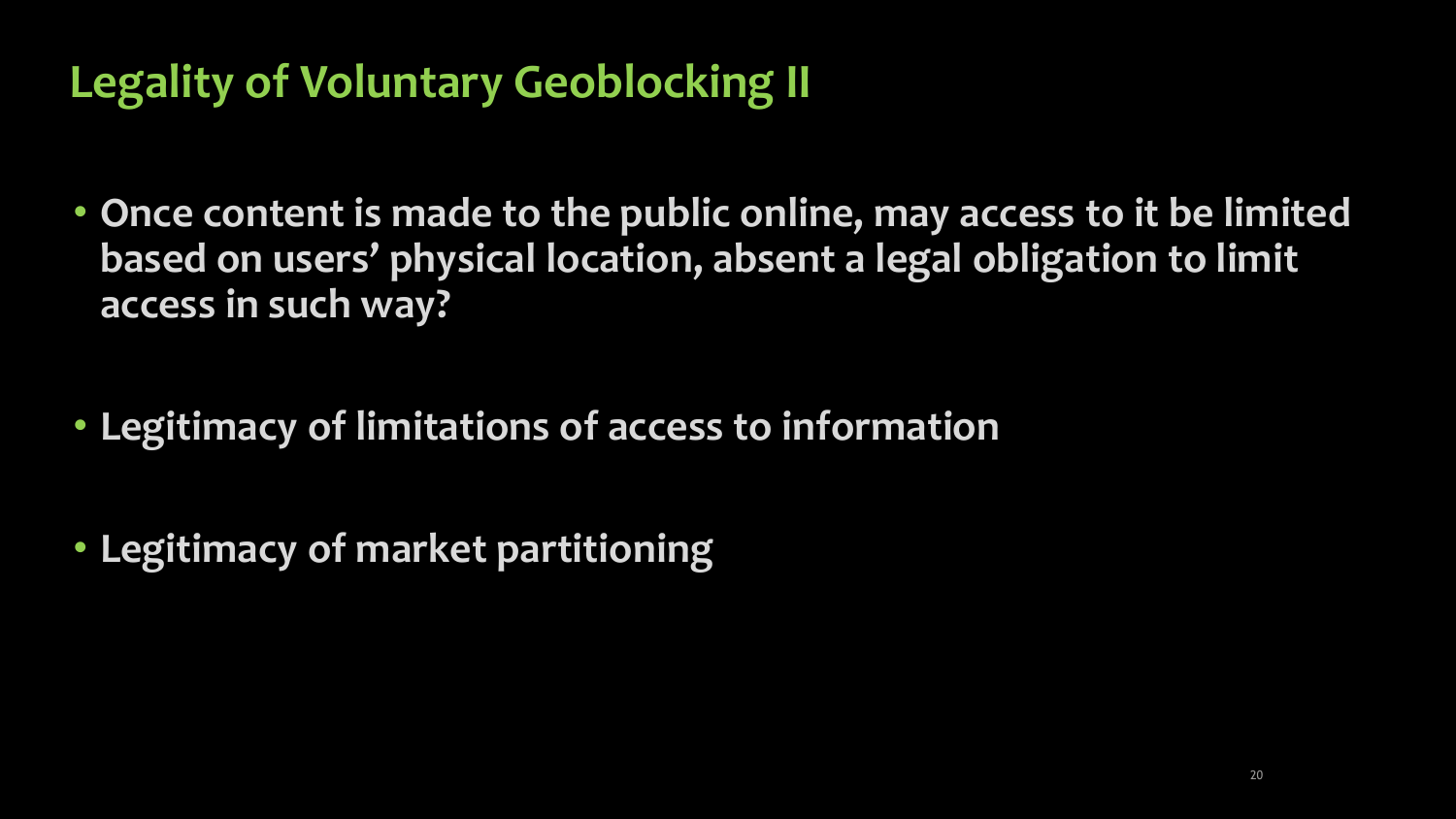## **Opposition to Geoblocking**

- **Objections to geoblocking** *per se:* **Geoblocking**
- **is contrary to the original architecture of the internet**
- **is imperfect, and spillover is more than negligible**
- **has uncertain legality**
- **e.g.,** *GlobalMode* **in New Zealand**
- **is associated with not insignificant implementation costs**
- **may have an impact on free speech**
- **Objections concerning the underlying reasons for geoblocking**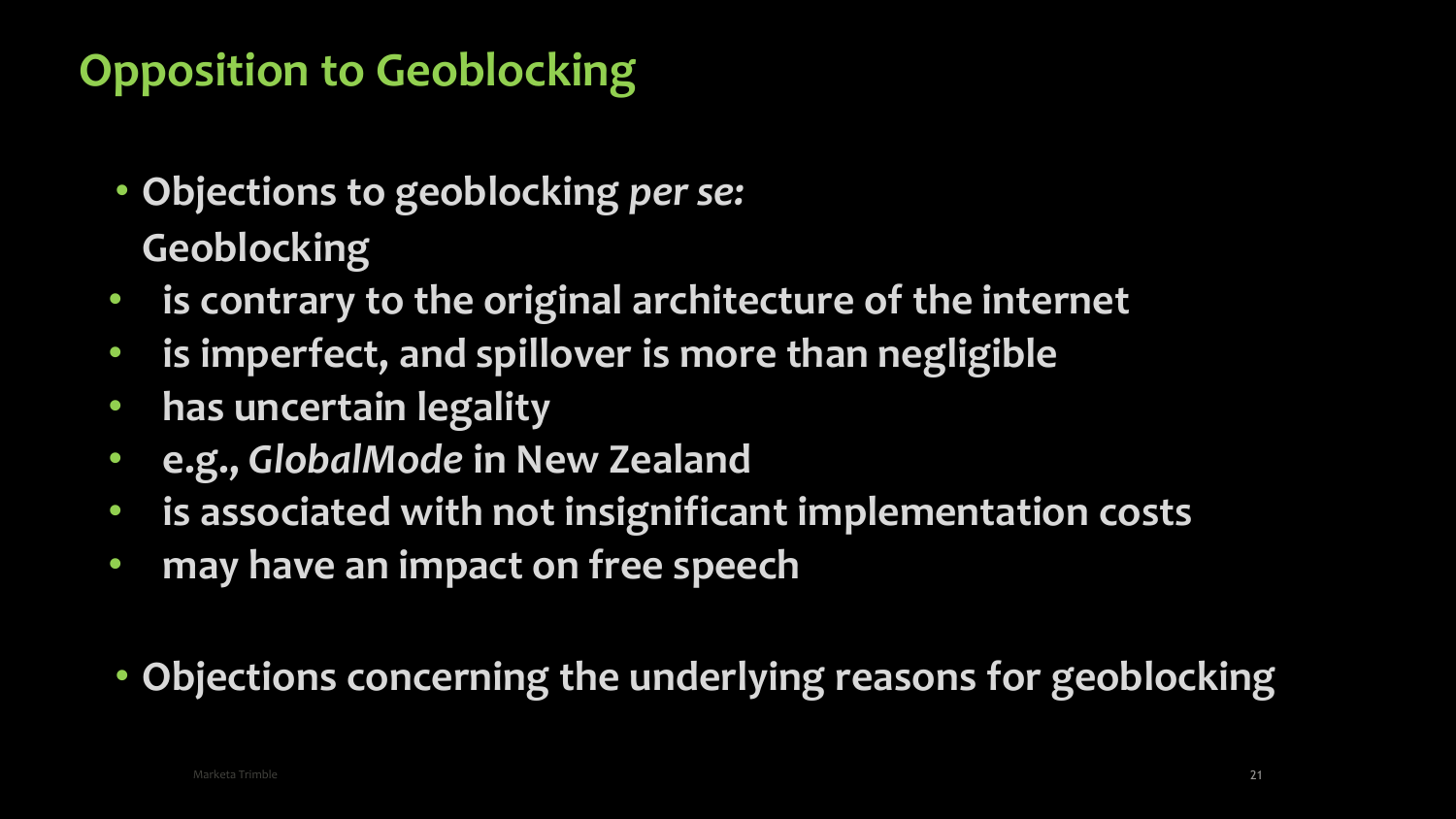## **Geoblocking Serving Positive Ends**

- **Diversity of content on the internet**
	- **From a global perspective, the diversity of content accessible to users around the world will be enhanced by geoblocking**
	- **Geoblocking allows for content to be made available where it is legal**
	- **Geoblocking allows for territorially-limited (i.e. lower-priced) licensing**
- **Other reasons for geoblocking**
	- **A territorial partitioning of the internet is inevitable as long as countries have strong national public policies that shape at least some of their laws**
	- **Online gambling and other sensitive areas of regulation will provoke countries' strong policy stances, for which geoblocking on the internet offers a workable** *modus operandi*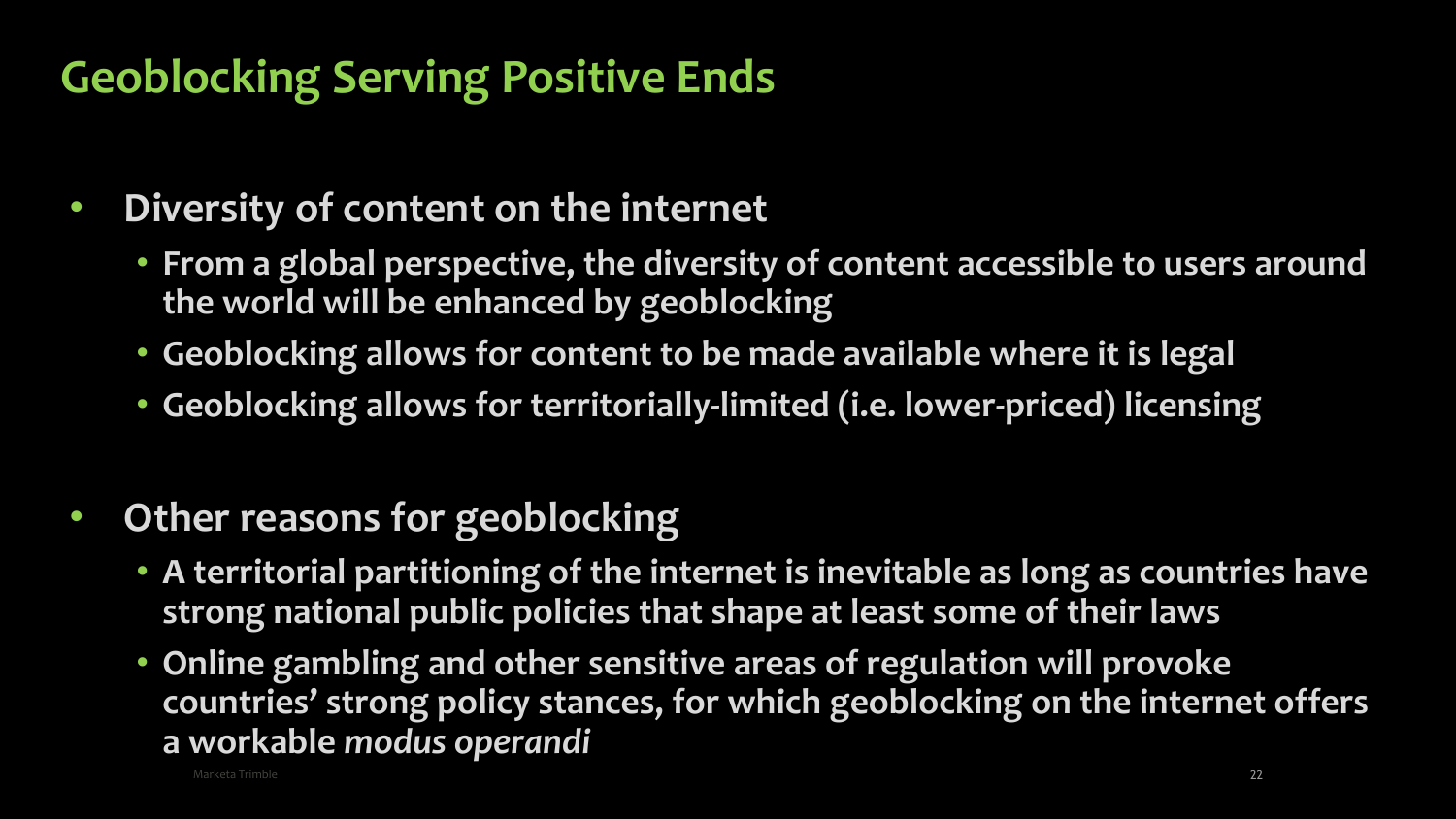#### **Marketa Trimble's Works on Geoblocking I**

- *Geoblocking and "Legitimate Trade"* **in INTELLECTUAL PROPERTY AND OBSTACLES TO LEGITIMATE TRADE (Christopher Heath, Anselm Kamperman Sanders & Anke Moerland eds., Wolters Kluwer, forthcoming 2018),<https://ssrn.com/abstract=3135036>**
- *The Role of Geoblocking in the Internet Legal Landscape***, IDP, Revista de Internet, Derecho y Política (23) (2017),<http://idp.uoc.edu/articles/abstract/3076/>**

**(an earlier version published as** *The Role of Geoblocking in the Internet Legal Landscape***, in Building a European Digital Space, Proceedings of the 12th International Conference on Internet, Law & Politics (2016), [http://www.huygens.es/ebooks/IDP\\_2016.pdf\)](http://www.huygens.es/ebooks/IDP_2016.pdf)**

• *Geoblocking and Evasion of Geoblocking – Technical Standards and the Law***, in GEOBLOCKING AND GLOBAL VIDEO CULTURE (Ramon Lobato & James Meese eds., Institute of Network [Cultures, Amsterdam, 2016\), http://networkcultures.org/wp](http://networkcultures.org/wp-content/uploads/2016/01/TOD18-Geoblocking-Final1.pdf)content/uploads/2016/01/TOD18-Geoblocking-Final1.pdf**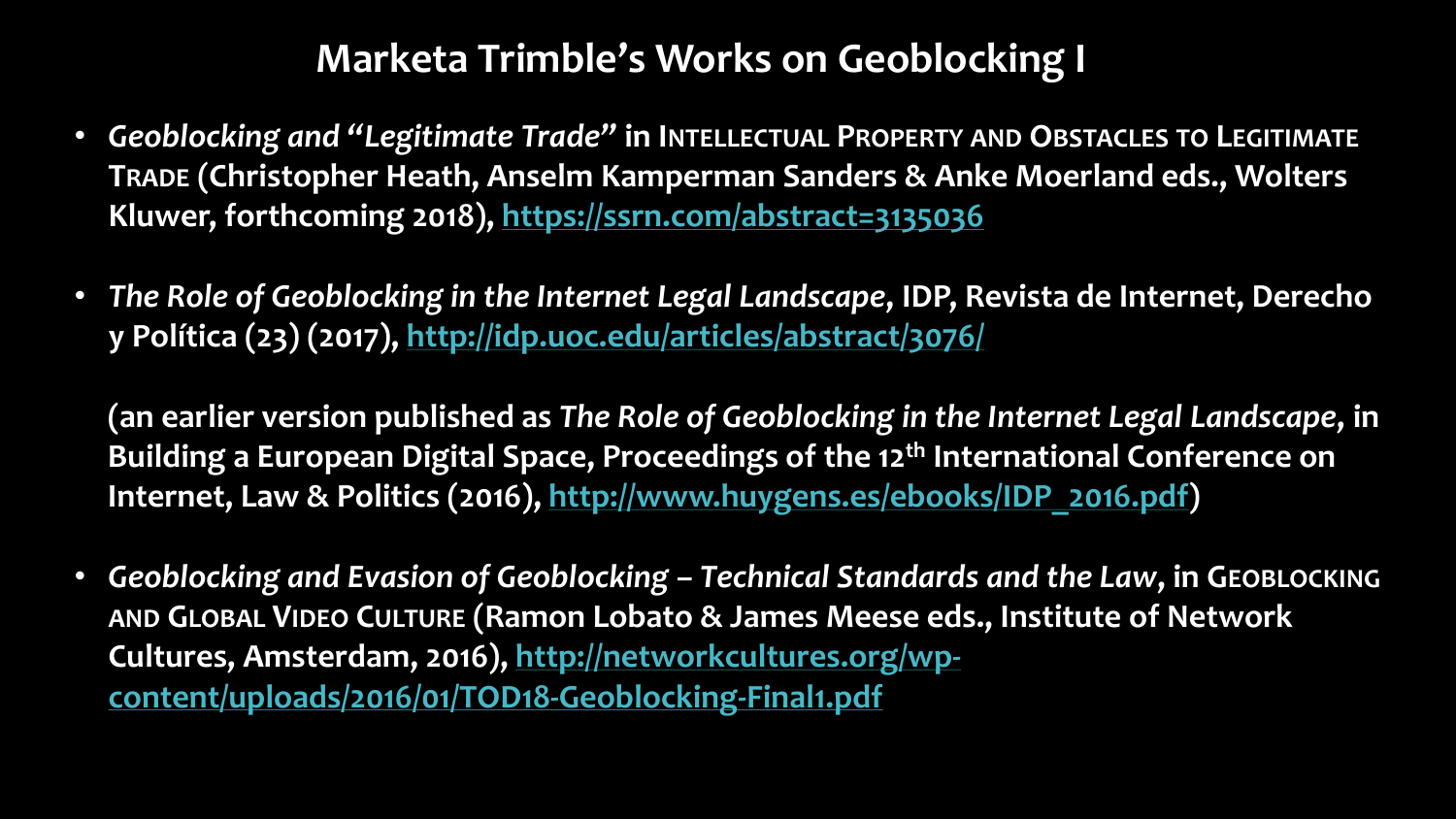#### **Marketa Trimble's Works on Geoblocking II**

- *The Territoriality Referendum***, 6 WIPO J. 89 (2015), [http://www.wipo.int/edocs/pubdocs/en/wipo\\_journal\\_wpj6n1.pdf](http://www.wipo.int/edocs/pubdocs/en/wipo_journal_wpj6n1.pdf)**
- *Proposal for an International Convention on Online Gambling***, in REGULATING INTERNET GAMING: CHALLENGES AND OPPORTUNITIES (Ngai Pindell & Anthony Cabot eds., UNLV Gaming Press, 2013), [https://papers.ssrn.com/sol3/papers.cfm?abstract\\_id=2089935](https://papers.ssrn.com/sol3/papers.cfm?abstract_id=2089935)**
- *The Future of Cybertravel: Legal Implications of the Evasion of Geolocation***, 22 Fordham Intell. Prop. Media & Ent. L.J. 567 (2012), [https://papers.ssrn.com/sol3/papers.cfm?abstract\\_id=1937960](https://papers.ssrn.com/sol3/papers.cfm?abstract_id=1937960)**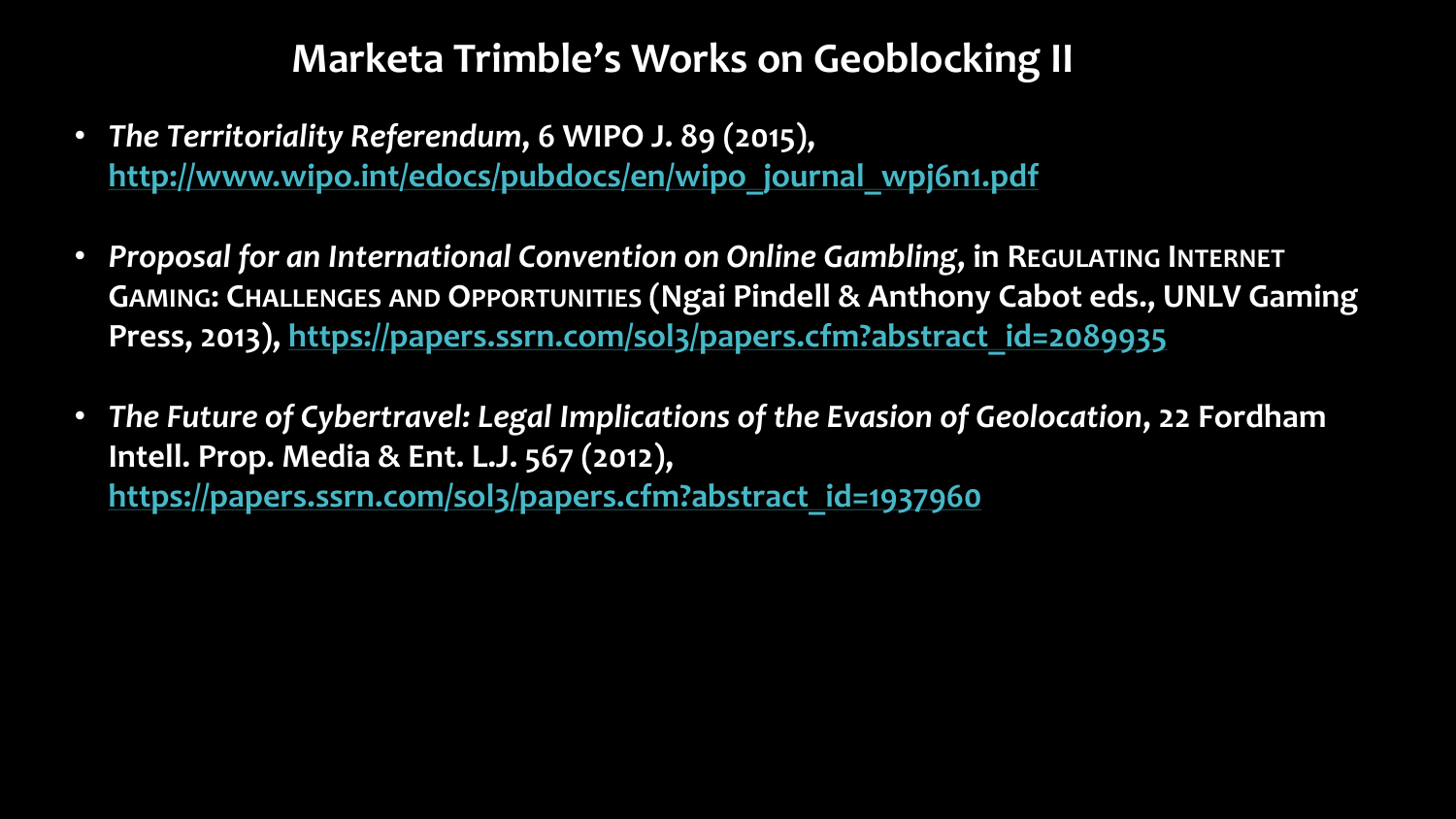#### **Marketa Trimble's Works on Geoblocking III**

- **Blog posts:**
	- [https://blog.ericgoldman.org/archives/2018/03/the-european-union-anti-geoblocking](https://blog.ericgoldman.org/archives/2018/03/the-european-union-anti-geoblocking-regulation-isnt-the-end-of-the-anti-geoblocking-battle-guest-blog-post.htm)regulation-isnt-the-end-of-the-anti-geoblocking-battle-guest-blog-post.htm
	- [http://blog.ericgoldman.org/archives/2018/01/a-patent-for-geotagging-ip-packets](http://blog.ericgoldman.org/archives/2018/01/a-patent-for-geotagging-ip-packets-raises-important-internet-law-questions-guest-blog-post.htm)raises-important-internet-law-questions-guest-blog-post.htm
	- [http://blog.ericgoldman.org/archives/2017/05/your-movements-shall-be-traced-the](http://blog.ericgoldman.org/archives/2017/05/your-movements-shall-be-traced-the-new-eu-regulation-on-cross-border-portability-guest-blog-post.htm)new-eu-regulation-on-cross-border-portability-guest-blog-post.htm
	- [http://blog.ericgoldman.org/archives/2017/05/to-geoblock-or-not-to-geoblock-is-that](http://blog.ericgoldman.org/archives/2017/05/to-geoblock-or-not-to-geoblock-is-that-still-a-question-guest-blog-post.htm)still-a-question-guest-blog-post.htm
	- [http://blog.ericgoldman.org/archives/2016/05/proposed-eu-regulation-on-cross-border](http://blog.ericgoldman.org/archives/2016/05/proposed-eu-regulation-on-cross-border-access-to-copyrighted-content-guest-blog-post.htm)access-to-copyrighted-content-guest-blog-post.htm
	- [http://blog.ericgoldman.org/archives/2015/04/what-bothers-brussels-geoblocking-on](http://blog.ericgoldman.org/archives/2015/04/what-bothers-brussels-geoblocking-on-the-front-burner-of-the-eu-commission-guest-blog-post.htm)the-front-burner-of-the-eu-commission-guest-blog-post.htm
	- [http://blog.ericgoldman.org/archives/2014/01/the-sochi-olympics-and-european](http://blog.ericgoldman.org/archives/2014/01/the-sochi-olympics-and-european-answers-to-cross-border-copyright-questions-guest-blog-post.htm)answers-to-cross-border-copyright-questions-guest-blog-post.htm
	- [http://blog.ericgoldman.org/archives/2012/08/the\\_newest\\_olym.htm](http://blog.ericgoldman.org/archives/2012/08/the_newest_olym.htm)